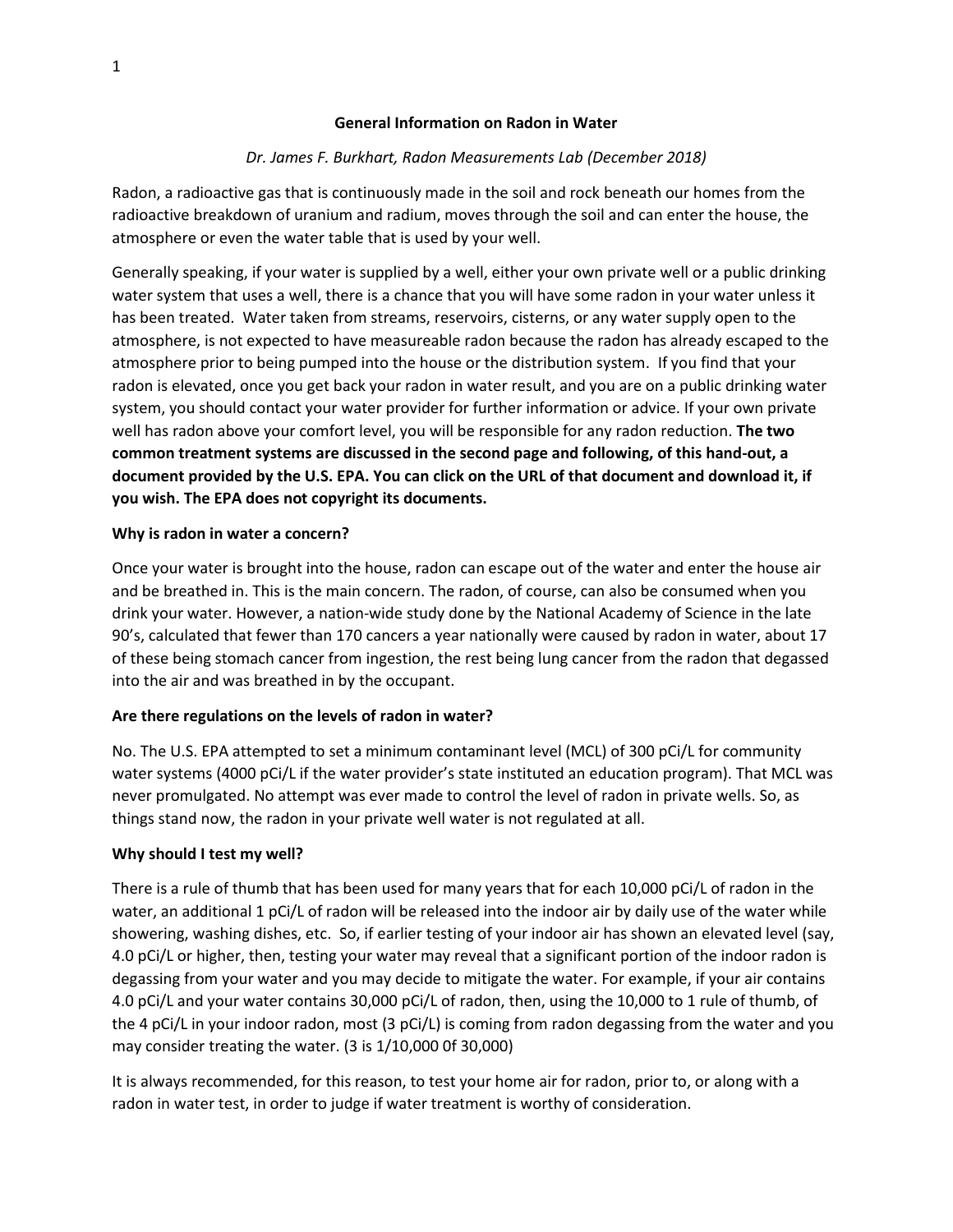#### **How does Radon Measurements Lab calculate the radon in your well water?**

You, the homeowner are an important part of this process. When you purchase a test kit, you will receive a detailed instruction sheet. Care is required on your part while sampling your water. Read the instruction sheet thoroughly and do not start the sampling until you understand all of it. It is especially important that the water you sample has run long enough so that you are not sampling water from your pressure tank or holding tank. Next, it is important that both bottles are filled one right after the other and that neither has any air bubbles in it when it is capped. Finally, the back of the instruction sheet has a report form on it. You must fill out all of the report form in order for us to calculate the radon in the water.

When we receive your samples, we will measure the alpha particle activity in the radon-222 and two of its decay products, polonium-218 and polonium-214, which occur naturally in the water. We will compare that activity to three standards made by the U.S. EPA and already programmed into our computer. The alpha particle counter uses liquid scintillation as recommended by the standard 7500 RN. The counter is made by Hidex, the model is a Triathler. It is a state of the art liquid scintillation counter. We also follow the recommendations made by the American Association of Radon Scientists and Technologist (AARST) radon in water advisory committee (MW-RN) currently in draft form, and will continue to follow this committees decisions once they are formally adopted by AARST.

We will measure and report both vials and give you a radon value for both and a relative percent difference (RPD) between the two numbers. Generally speaking, a radon value of 100 pCi/L is the lowest that can be reliably measured and is called the MDL or minimum detectable level (which is equivalent to adding 0.01 pCi/L to your indoor air). For high radon, above 4000 pCi/L, a 10 % RPD is expected, but this low of an RPD requires that you followed the instructions carefully.

## **Can the radon in water be reduced?**

Yes, for radon below 4000 pCi/L to 5000 pCi/L, a simple granulated activated charcoal (GAC) filter will often reduce the radon to below 100 pCi/L. This filter is installed professionally in the main water line, **and not at one of the water faucets. This is not one of the water filters that is purchased at a hardware store for a single tap (point of use).** Check the Yellow pages or online for purchase or rent.

Radon above 5000 pCi/L is normally mitigated using an aeration system. Here, the water coming into the house is sprayed in a sealed tank which resembles an old-fashioned clothes washer, and fresh air is also brought in to strip the radon out of the water. That air is then exhausted safely above the eave line, similar to a radon in air mitigation system. The cleaned water is then again pumped up to pressure and put back into the water line for distribution throughout the house. Again, find a seller and installer online or in the Yellow pages.

**The following pages are from the EPA website. Although written some years back, this information is still valid and correct, although phone numbers contained herein may be out of date.**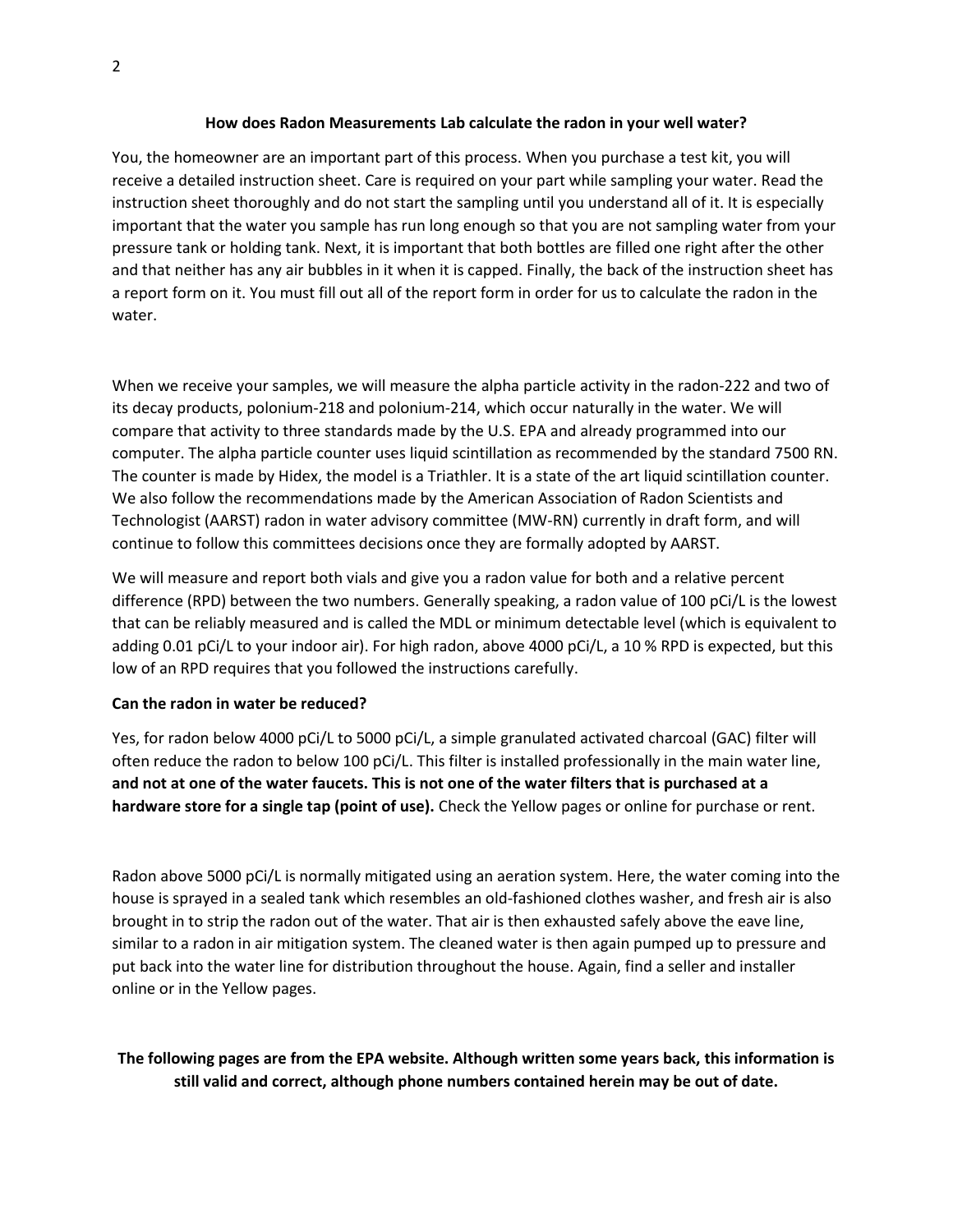You are here: [Water](https://water.epa.gov/) » [Laws & Regulations](https://water.epa.gov/lawsregs/) » [Regulatory Information](https://water.epa.gov/lawsregs/rulesregs/) » [Safe Drinking Water Act](https://water.epa.gov/lawsregs/rulesregs/sdwa/) » [Radon](https://water.epa.gov/lawsregs/rulesregs/sdwa/radon/) Basic Information about Radon in Drinking Water

# Basic Information about Radon in Drinking Water

• [Radon Home](https://archive.epa.gov/water/archive/web/html/index-9.html) https://archive.epa.gov/water/archive/web/html/basicinformation-2.html

- **Basic Information about Radon in Drinking Water**
- [Proposed Radon in Drinking Water Regulation](https://archive.epa.gov/water/archive/web/html/regulations.html)
	- [What is radon?](https://archive.epa.gov/water/archive/web/html/basicinformation-2.html#What%20is%20radon?)
	- [Why is radon in drinking water a health concern?](https://archive.epa.gov/water/archive/web/html/basicinformation-2.html#Why%20is%20radon%20in%20drinking%20water%20a%20health%20concern?)
	- [Is there radon in my water?](https://archive.epa.gov/water/archive/web/html/basicinformation-2.html#Is%20there%20radon%20in%20my%20water?)
	- [What levels of radon in water should I be concerned about?](https://archive.epa.gov/water/archive/web/html/basicinformation-2.html#What%20levels%20of%20radon%20in%20water%20should%20I%20be%20concerned%20about?)
	- [How do I test for radon in drinking water and how do I get rid of it?](https://archive.epa.gov/water/archive/web/html/basicinformation-2.html#How%20do%20I%20test%20for%20radon%20in%20drinking%20water%20and%20how%20do%20I%20get%20rid%20of%20it?)
	- [I receive water from a public water supplier. How will EPA's proposed regulation affect](https://archive.epa.gov/water/archive/web/html/basicinformation-2.html#I%20receive%20water%20from%20a%20public%20water%20supplier.%20How%20will%20EPA)  [me?](https://archive.epa.gov/water/archive/web/html/basicinformation-2.html#I%20receive%20water%20from%20a%20public%20water%20supplier.%20How%20will%20EPA)
	- [How do I get more information about radon?](https://archive.epa.gov/water/archive/web/html/basicinformation-2.html#How%20do%20I%20get%20more%20information%20about%20radon?)

## What is radon?

Radon is a gas that has no color, odor, or taste and comes from the natural radioactive breakdown of uranium in the ground. You can be exposed to radon by two main sources: (1) radon in the air in your home (frequently called "radon in indoor air") (2) and radon in drinking water.

Radon can get into the air your breathe and into the water you drink. Radon is also found in small amounts in outdoor air.

Most of the radon in indoor air comes from soil underneath the home. As uranium breaks down, radon gas forms and seeps into the house. Radon from soil can get into any type of building homes, offices, and schools - and build up to high levels in the air inside the building.

Radon gas can also dissolve and accumulate in water from underground sources (called ground water), such as wells. When water that contains radon is used in the home for showering, washing dishes, and cooking, radon gas escapes from the water and goes into the air. It is similar to carbonated soda drinks where carbon dioxide is dissolved in the soda and is released when you open the bottle. Some radon also stays in the water.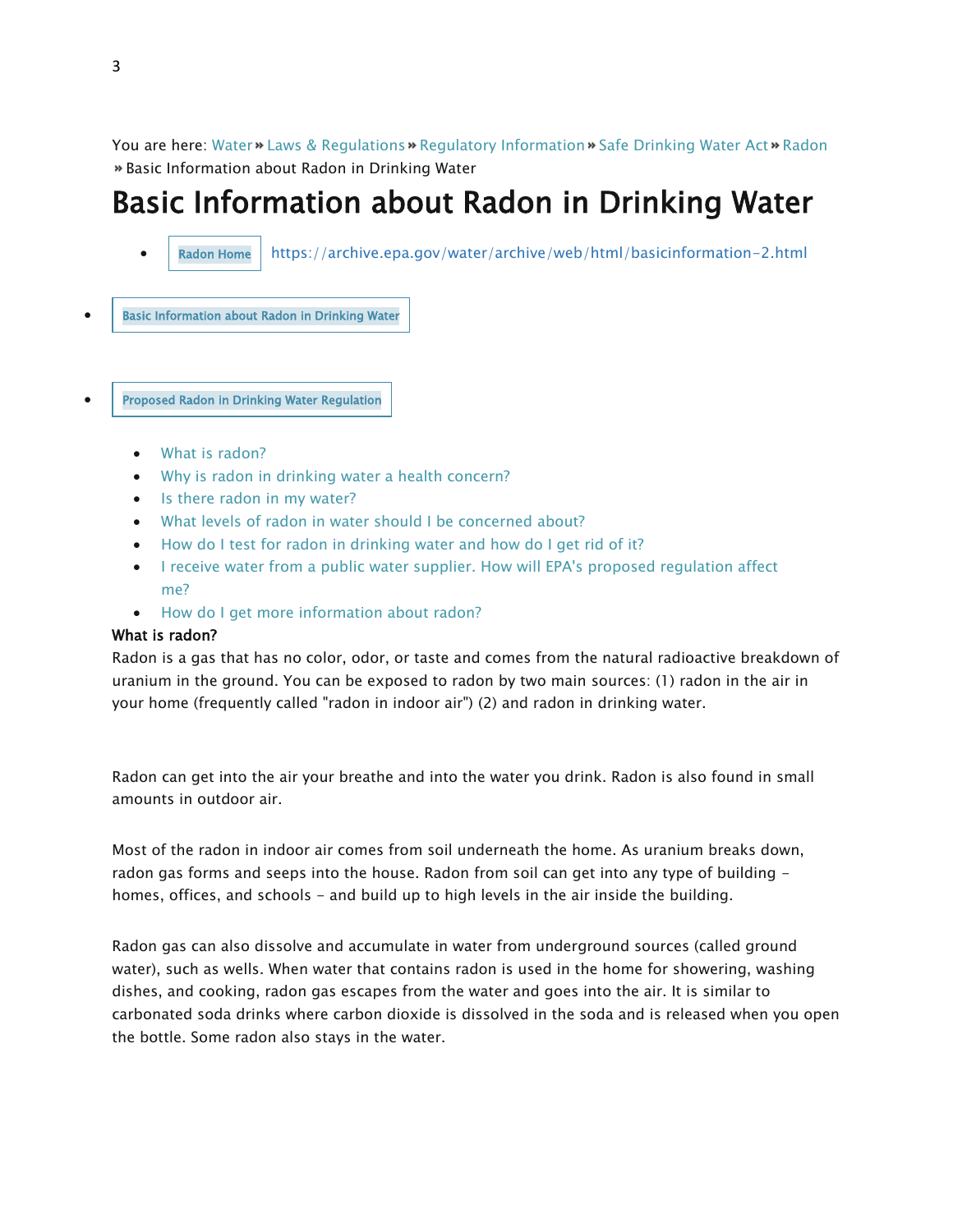Radon is not a concern in water that comes from lakes, rivers, and reservoirs (called surface water), because the radon is released into the air before it ever arrives at your tap.

[Top of page](https://archive.epa.gov/water/archive/web/html/basicinformation-2.html#content)

#### Why is radon in drinking water a health concern?

Breathing radon in indoor air can cause lung cancer. Radon gas decays into radioactive particles that can get trapped in your lungs when you breathe it. As they break down further, these particles release small bursts of energy. This can damage lung tissue and increase your chances of developing lung cancer over the course of your lifetime. People who smoke have an even greater risk. Not everyone exposed to high levels of radon will develop lung cancer. However, radon in indoor air is the second leading cause of lung cancer. About 20,000 deaths a year in the U.S. are caused by breathing radon in indoor air.

Only about 1-2 percent of radon in the air comes from drinking water. However breathing radon increases the risk of lung cancer over the course of your lifetime. Some radon stays in the water; drinking water containing radon also presents a risk of developing internal organ cancers, primarily stomach cancer. However this risk is smaller than the risk of developing lung cancer from radon released to air from tap water.

Based on a National Academy of Science report, EPA estimates that radon in drinking water causes about 168 cancer deaths per year: 89% from lung cancer caused by breathing radon released to the indoor air from water and 11% from stomach cancer caused by consuming water containing radon.

[Top of page](https://archive.epa.gov/water/archive/web/html/basicinformation-2.html#content)

#### Is there radon in my water?

Not all drinking water contains radon. If your drinking water comes from a surface water source, such as a river, lake, or reservoir, most radon that might be in the water will be released into the air before reaching your water supplier or home. Radon is only a concern if your drinking water comes from underground, such as a well that pumps water from an aquifer, though not all water from underground sources contains radon.

[Top of page](https://archive.epa.gov/water/archive/web/html/basicinformation-2.html#content)

## What levels of radon in water should I be concerned about?

There is currently no federally-enforced drinking water standard for radon. EPA has proposed to regulate radon in drinking water from community water suppliers (water systems that serve 25 or more year-round residents). EPA does not regulate private wells.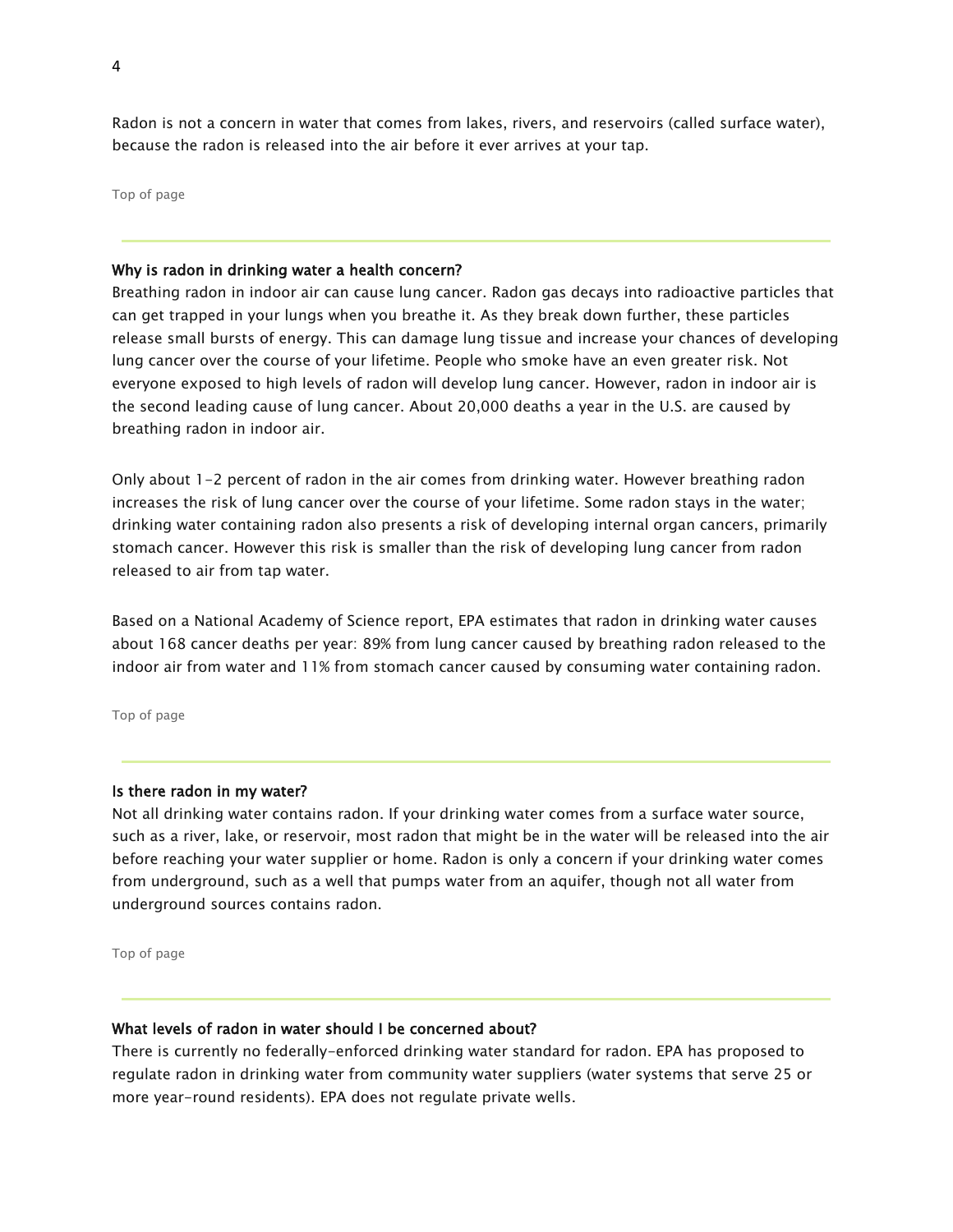EPA has proposed to require community water suppliers to provide water with radon levels no higher than 4,000 pCi/L, which contributes about 0.4 pCi/L of radon to the air in your home. This requirement assumes that the State is also taking action to reduce radon levels in indoor air by developing EPA-approved, enhanced State radon in indoor air programs (called Multimedia Mitigation Programs). This is because most of the radon you breathe comes from soil under the house. This option gives States the flexibility to focus on the greatest problems, by encouraging the public to fix radon in indoor air problems and build homes that keep radon from entering.

Under the proposed regulation, States that choose not to develop enhanced indoor air programs, community water systems in that State will be required to reduce radon levels in drinking water to 300 pCi/L. This amount of radon in water contributes about 0.03 pCi/L of radon to the air in your home. Even if a State does not develop an enhanced indoor air program, water systems may choose to develop their own local indoor radon program and meet a radon standard for drinking water of 4,000 pCi/L.

EPA proposed this option, under the framework specified by the 1996 Amendments to the Safe Drinking Water Act, so that the overall risks from exposure to radon, both through air and water, are reduced.

[Top of page](https://archive.epa.gov/water/archive/web/html/basicinformation-2.html#content)

How do I test for radon in drinking water and how do I get rid of it?

- If you get water from a public water system: Find out whether your water system gets its water from a surface (river, lake, or reservoir) or a ground water (underground) source.
	- If the water comes from a surface water source, most radon that may be in the water will be released to the air before it makes its way to your tap.
	- If the water comes from a ground water source, call your water system and ask if they've tested the water for radon.
- If you have a private well: EPA recommends testing your drinking water for radon. Call the [Safe Drinking Water Hotline](https://water.epa.gov/drink/hotline/index.cfm) (1-800-426-4791) which can provide phone numbers for your State laboratory certification office. Your State laboratory certification office or State radon office can direct you to laboratories which may be able to test your drinking water for radon.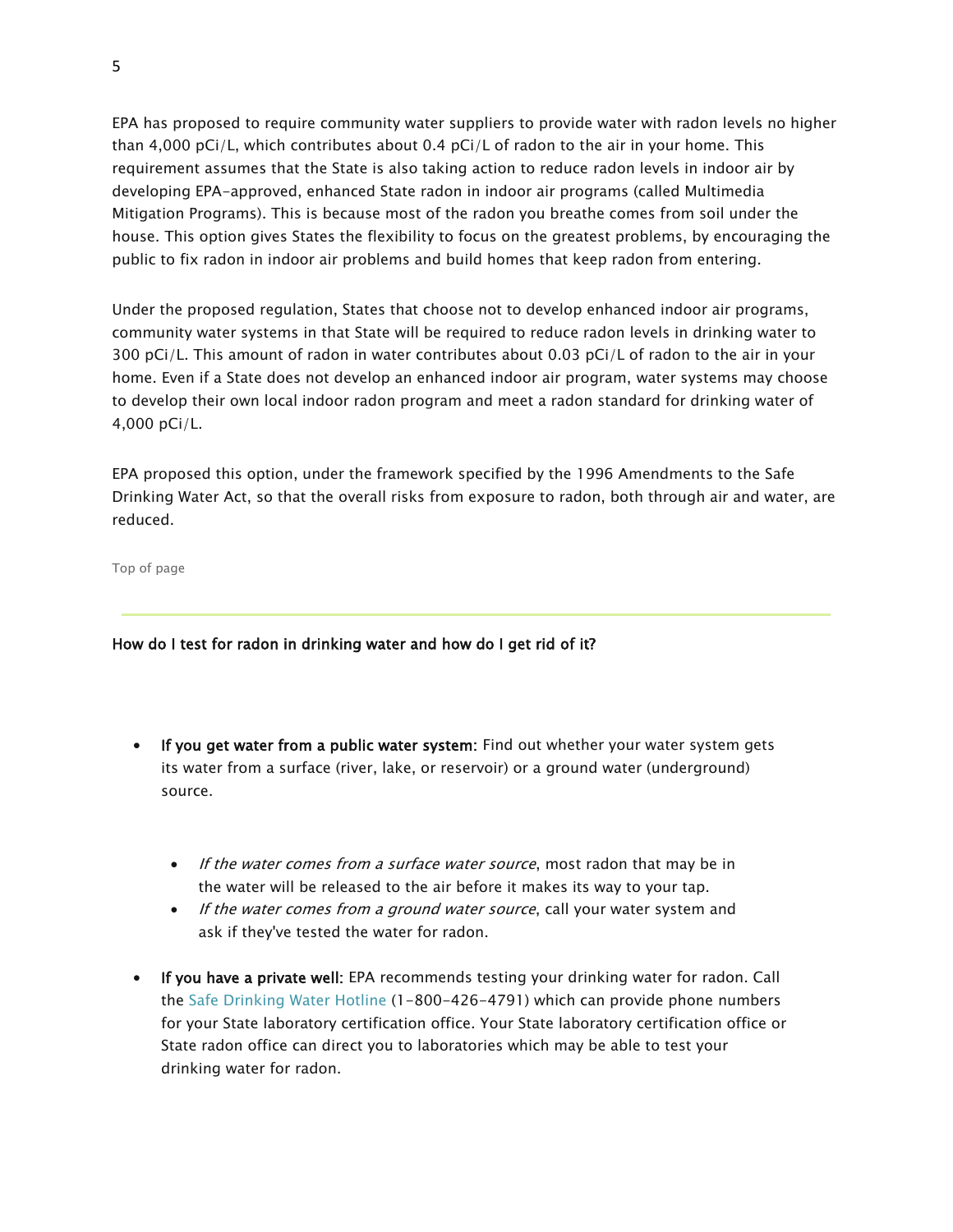If testing your private well shows that you have high levels of radon in your drinking water and you are concerned about it, there are some things you can do to improve the water. The most effective treatment you can apply is to remove radon from the water right before it enters your home. This is called point-of-entry treatment. There are two types of point- of-entry devices that remove radon from water:

- Granular activated carbon (GAC) filters (which use activated carbon to remove the radon) (Note added by Dr. Burkhart; GAC is recommended for radon in water less than 5000  $pCi/L$ , and
- Aeration devices (which bubble air through the water and carry radon gas out into the atmosphere through an exhaust fan) (Note added by Dr. Burkhart; aeration is recommended for radon in water more than 5000 pCi/L).

GAC filters tend to cost less than aeration devices, however, radioactivity collects on the filter, which may cause a handling hazard and require special disposal methods for the filter.

For more information on point of use treatment, you should contact the following independent certifying organizations:

- [NSF International;](http://www.nsf.org/Certified/dwtu/)
- [Water Quality Association;](http://www.wqa.org/sitelogic.cfm?id=1165§ion=3) or the
- [Underwriter's Laboratory.](http://www.ul.com/global/eng/pages/offerings/industries/waterandfood/water/prodcert/units/)

Additional information and documents about radon in your home can be found below.

- [EPA's Indoor Air Quality Radon site](https://www.epa.gov/radon)
- [A Citizen's Guide to Radon](https://www.epa.gov/radon/pubs/citguide.html) This document provides information on how to [test for](https://www.epa.gov/radon/pubs/citguide.html#howtotest)  [Radon in your home](https://www.epa.gov/radon/pubs/citguide.html#howtotest)
- [Consumer's Guide to Radon Reduction](https://www.epa.gov/radon/pubs/consguid.html) How to Reduce Radon Levels in Your Home...
- [The Home Buyer's and Seller's Guide to Radon](https://www.epa.gov/radon/pubs/hmbyguid.html)

[Top of page](https://archive.epa.gov/water/archive/web/html/basicinformation-2.html#content)

# I receive water from a public water supplier. How will EPA's proposed regulation affect me?

The proposed radon regulation does not affect public water systems or their customers. EPA must promulgate a final regulation before a federal radon regulation will be enforced. Within three years of promulgating the final regulation, your State may decide to develop a plan for an enhanced radon in indoor air program, which would require your public water supplier to reduce radon levels in the water supply to 4,000 pCi/L. Consumers may be interested in participating in their State's development of this plan, once the radon rule is finalized. If your state or public supplier does not develop an enhanced radon in indoor air program, your public water supplier will be required to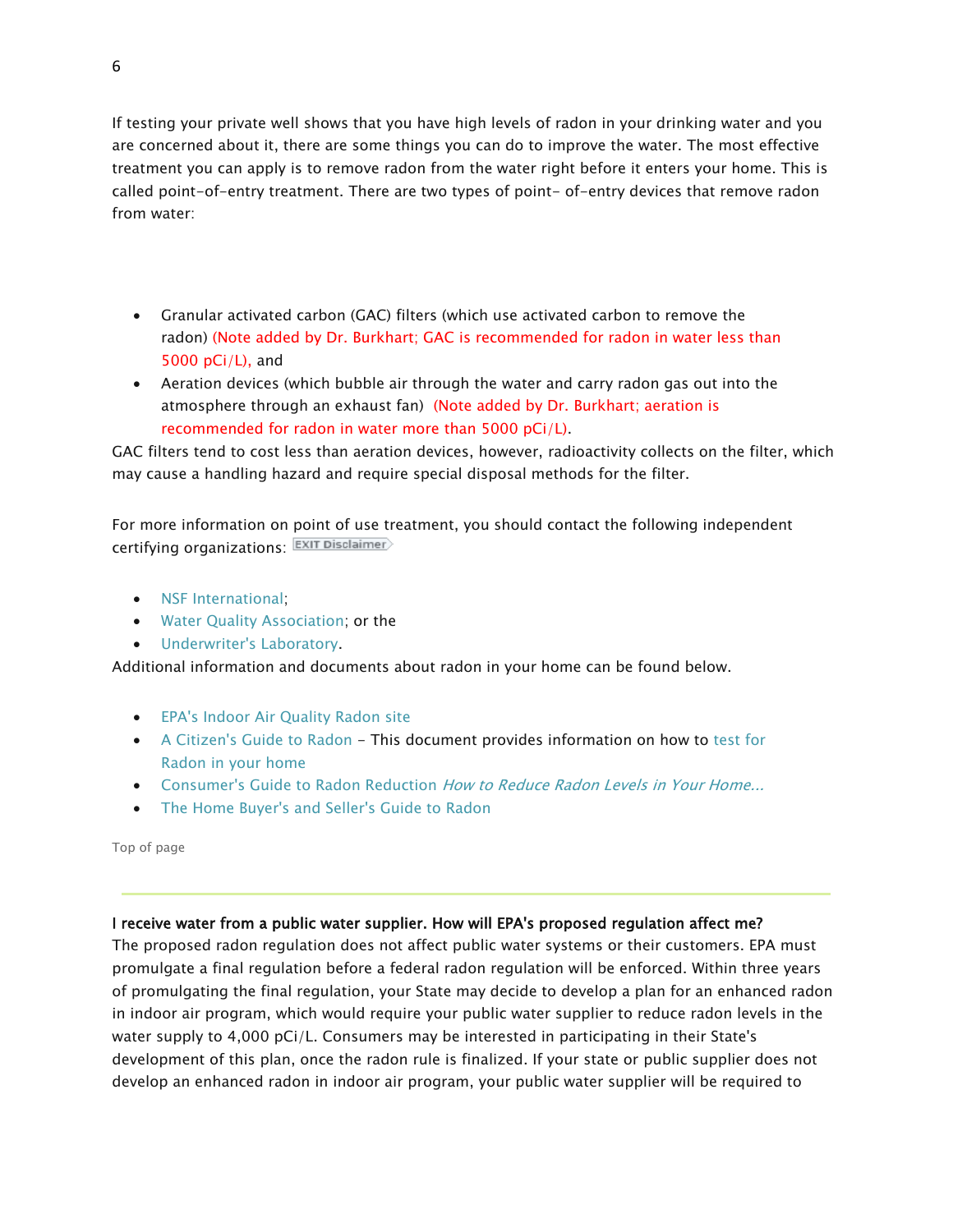reduce radon levels to 300 pCi/L. Under either option, your water bills may increase depending on the size of your water supplier and the radon levels in the drinking water in your area.

[Top of page](https://archive.epa.gov/water/archive/web/html/basicinformation-2.html#content)

## How do I get more information about radon?

• Call the Safe Drinking Water Hotline (1-800-426-4791) - The Safe Drinking Water Hotline can provide you with more information about what EPA is doing to regulate radon in drinking water and refer you to your State drinking water program for information about your community water system.

#### o [Safe Drinking Water Hotline Web site](https://water.epa.gov/drink/hotline/index.cfm)

- Call your Local Water Supplier Your local water supplier will have information about your local water supply and can answer any questions you have about your water. Look for the phone number on your water bill or in the government section of your phone book.
- Call the Radon Hotline (1-866-730-GREEN) The Radon Hotline can refer you to your State radon office for more information, and can send you free publications about radon in indoor air.
- The Indoor Environments Division (IED), located within the Office of Radiation and Indoor Air (ORIA), under the Office of Air and Radiation (OAR), is responsible for implementing EPA's Indoor Environments Program, a voluntary (non-regulatory) program to address indoor air pollution.
	- o [EPA's Indoor Air Quality Radon site.](https://www.epa.gov/radon)

[Top of page](https://archive.epa.gov/water/archive/web/html/basicinformation-2.html#content)

#### **[Water Home](https://water.epa.gov/)**

- **[Drinking Water](https://water.epa.gov/drink/)**
- [Education & Training](https://water.epa.gov/learn/)
- [Grants & Funding](https://water.epa.gov/grants_funding/)
- [Laws & Regulations](https://water.epa.gov/lawsregs/)
- o [Policy & Guidance](https://water.epa.gov/lawsregs/guidance/)
- o [Laws & Executive Orders](https://water.epa.gov/lawsregs/lawsguidance/)
- o [Regulatory Information](https://water.epa.gov/lawsregs/rulesregs/)
- o [Regulatory Info by Business Sector](https://water.epa.gov/lawsregs/reginfo/)
- o [Tribal](https://water.epa.gov/lawsregs/tribal/)
- **[Our Waters](https://water.epa.gov/type/)**